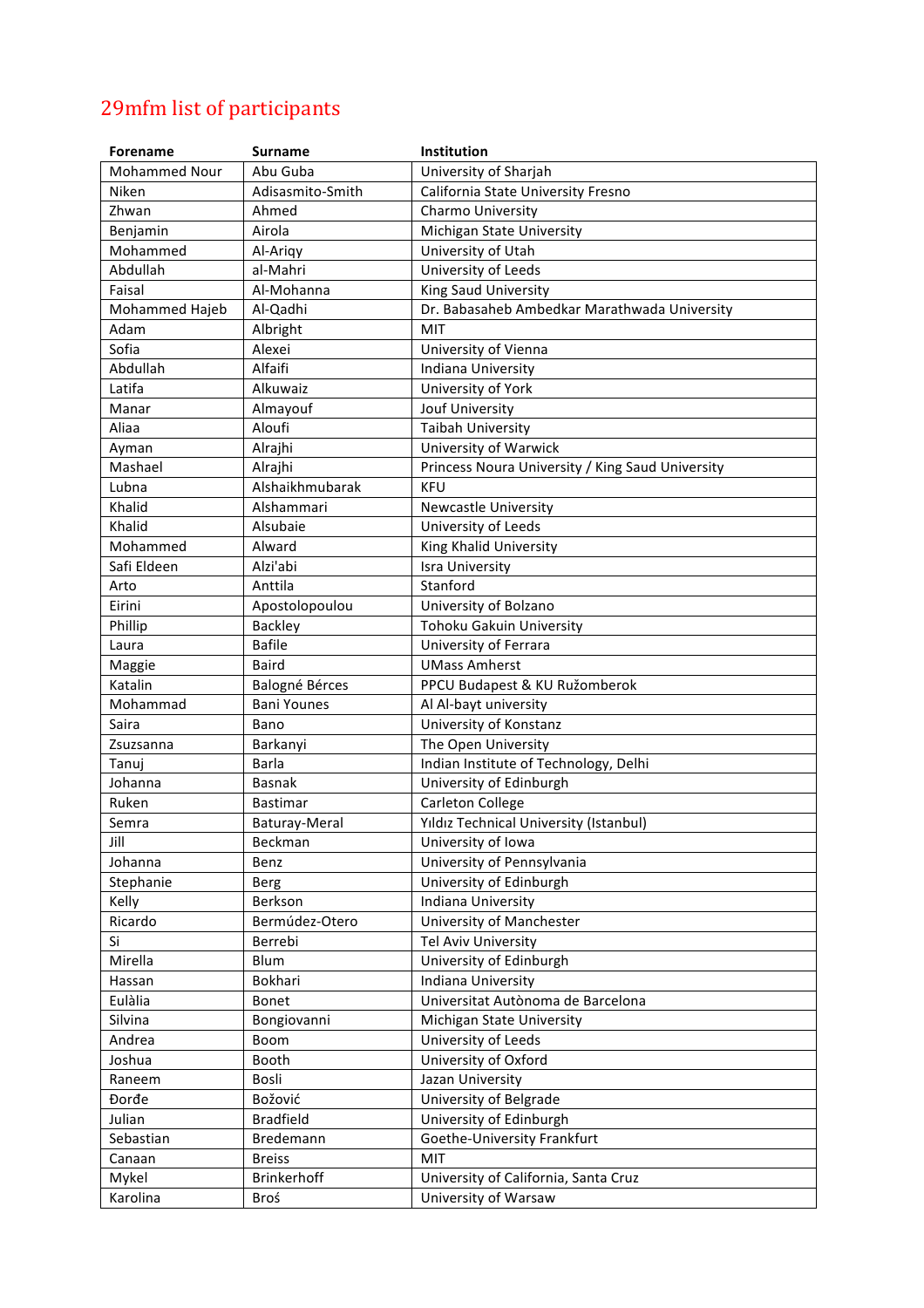| Ellen        | <b>Broselow</b>    | <b>Stony Brook University</b>                                   |
|--------------|--------------------|-----------------------------------------------------------------|
| Daniel       | Bürkle             | University of Central Lancashire                                |
| Edoardo      | Cavirani           | Katholieke Universiteit Leuven                                  |
| Alex         | Chabot             | University of Maryland                                          |
| Charles      | Chang              | <b>Boston University</b>                                        |
| Alicia       | Chatten            | <b>New York University</b>                                      |
| Krishan      | Chaursiya          | IIT, Delhi                                                      |
| Anna         | Cheung             |                                                                 |
| Faith        | Chiu               | University of Essex                                             |
| Jaehyeok     | Choi               | <b>Mokpo National University</b>                                |
| Jenna        | Conklin            | Carleton College                                                |
| Marie-Hélène | Côté               | Université de Lausanne                                          |
| Thaïs        | Cristófaro Silva   | CNPq, UFMG                                                      |
| András       | Cser               | Pázmány Péter Catholic University & Linguistics Research Centre |
| Alejandro    | Cuza               | <b>Purdue University</b>                                        |
| Ewa          | Czaykowska-Higgins | University of Victoria                                          |
| Maksymilian  | Dąbkowski          | University of California, Berkeley                              |
| Quentin      | Dabouis            | Université Clermont Auvergne                                    |
| Colin        | Davis              | University of Konstanz                                          |
| Stuart       | Davis              | Indiana University                                              |
| Katherine    | Demuth             | Macquarie University                                            |
| Olga         | Dmitrieva          | <b>Purdue University</b>                                        |
| Youngah      | Do                 | University of Hong Kong                                         |
| Laura        | Downing            | University of Gothenburg                                        |
| Karthik      | Durvasula          | Michigan State University                                       |
| Hana         | Ehbara             | Newcastle University                                            |
| Jose         | Elias Ulloa        | University of Oxford                                            |
| Noah         | Elkins             | <b>UCLA</b>                                                     |
| Youssef      | Elsafoury          | University of Athens                                            |
| Gabrielle    | Emson              | University of Kent                                              |
| Noam         | Faust              | Université Paris 8 / CNRS SFL                                   |
| László       | Fejes              | Hungarian Research Centre for Linguistics                       |
| Sean         | Foley              | <b>UNC-Chapel Hill</b>                                          |
| Jean-Michel  | Fournier           | Université de Tours - LLL (UMR7270)                             |
| Karee        | Garvin             | University of Delaware                                          |
| Jenny        | Geng               | University of California, Davis                                 |
| Sajib        | Ghosh              | University of Victoria                                          |
| Maria        | Giavazzi           | Ecole normale supérieure                                        |
| Madeline     | Gilbert            | <b>NYU</b>                                                      |
| David        | Ginebra            | Leiden University                                               |
| Yonatan      | Goldshtein         | Aarhus University                                               |
| Chris        | Golston            | California State University Fresno                              |
| Deepthi      | Gopal              | Uppsala University                                              |
| Yunting      | Gu                 | Michigan State University                                       |
| Zhe-chen     | Guo                | University of Texas at Austin                                   |
| Manujata     | Gupta              | <b>IIT Delhi</b>                                                |
| Mark         | Hale               | Concordia University                                            |
| Silke        | Hamann             | University of Amsterdam                                         |
| Gang         | Han                | Changchun University of Science and Technology                  |
| Kohei        | Haneda             | Leipzig University                                              |
| Marie        | Hansen             | University of Potsdam                                           |
| John         | Harris             | University College London                                       |
| Xueqi        | He                 | Carleton College                                                |
| Psyche       | He                 | <b>Cornell University</b>                                       |
| Sam          | Hellmuth           | University of York                                              |
| Patrick      | Honeybone          | University of Edinburgh                                         |
| Mona         | Hussain            |                                                                 |
|              |                    |                                                                 |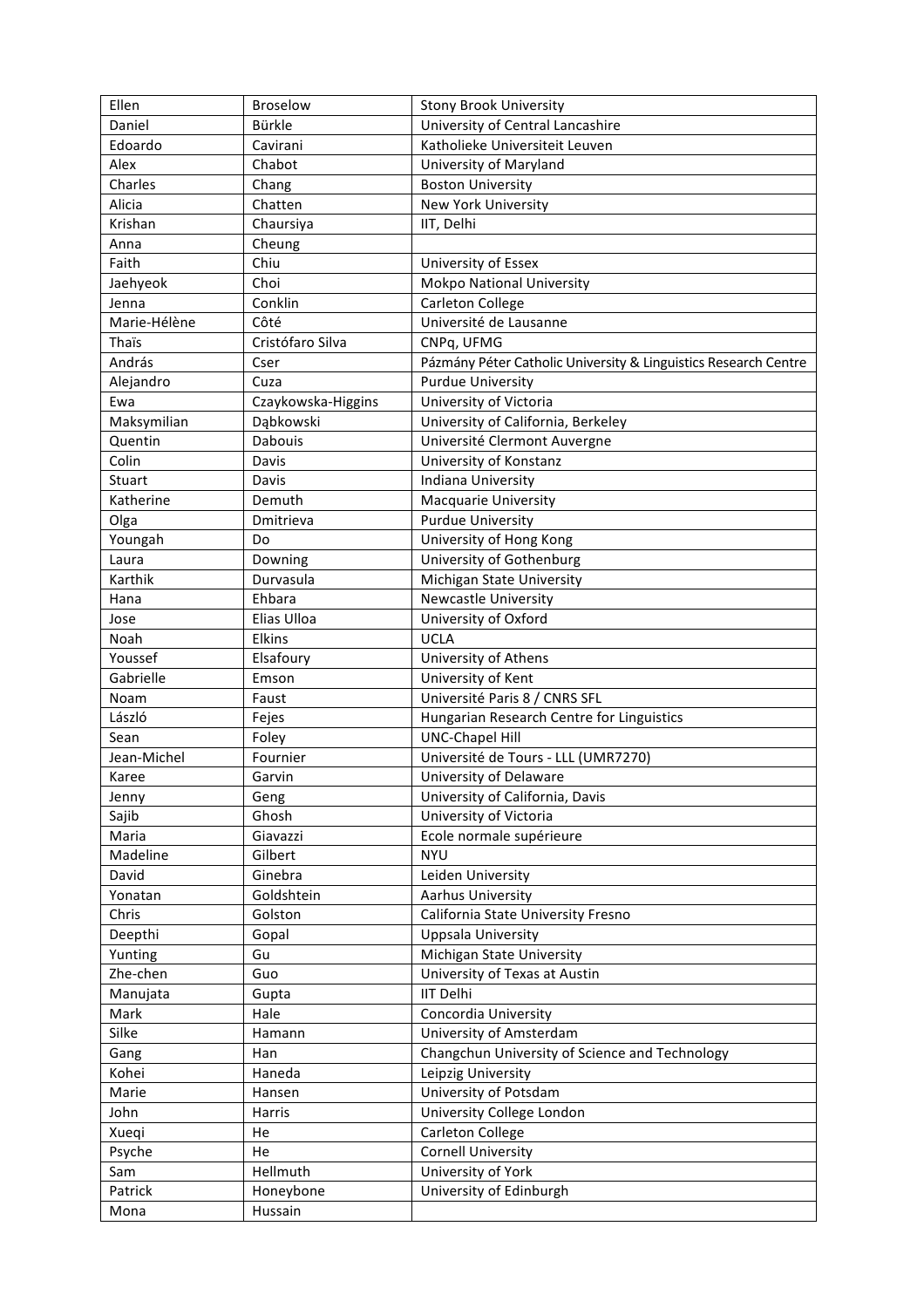| Pavel           | losad            | University of Edinburgh                   |
|-----------------|------------------|-------------------------------------------|
| Sarang          | Jeong            | <b>Stanford University</b>                |
| Jesús           | Jiménez Martínez | Universitat de València                   |
| Armel           | Jolin            | Universität Leipzig                       |
| Greeshma        | Joseph           | Research scholar                          |
| Julianne        | Kapner           | University of California, Berkeley        |
| Jonah           | Katz             | West Virginia University                  |
| Niamh           | Kelly            | University of Texas at El Paso            |
| Yuni            | Kim              | University of Essex                       |
| Donghyun        | Kim              | Kumoh National Institute of Technology    |
| Matthew         | King             | University of Edinburgh                   |
| Hassane         | Kissane          | University of Trento                      |
| Madelyn         | Kissock          | Concordia University                      |
| Björn           | Köhnlein         | <b>Ohio State University</b>              |
| Alex            | Kohut            | <b>Boston University</b>                  |
| Martin          | Krämer           | UiT The Arctic University of Norway       |
| Rina            | Kreitman         | University of Kent                        |
| Nancy C.        | Kula             | University of Essex                       |
| Joy             | Kwon             | Northeastern University                   |
| Marie-Josee     | L'Esperance      | <b>McGill University</b>                  |
| Rosangela       | Lai              | Università di Pisa                        |
| Amy             | Lam              | George Mason University                   |
| Nicola          | Lampitelli       | <b>Tours / CNRS LLL (7270)</b>            |
| Anna            | Laoide-Kemp      | University of Edinburgh                   |
| Merosobo        | Lawson-Ikuru     | Captain Elechi Amadi Polytechnic          |
| Hyunjin         | Lee              |                                           |
| Kuilin          | Li               | University of Edinburgh                   |
| Chin-Ting       | Liu              | National Chin-Yi University of Technology |
| Xiaoxi          | Liu              |                                           |
| Jane            | Lorenzen         | UNT alumna                                |
| Nabila          | Louriz           | University Hassan II - Casablanca         |
| Anna            | Łukaszewicz      | University of Warsaw                      |
| Beata           | Łukaszewicz      | University of Warsaw                      |
| Rajashekar      | Lyadalla         | Indian institute of Technology Delhi      |
| Reem            | Maghrabi         | University of Jeddah                      |
| Giorgio         | Magri            | CNRS, SFL, Paris 8                        |
| Alaiyed         | Majedah          | <b>Qassim University</b>                  |
| Abdulaziz       | Malki            |                                           |
| Gilly           | Marchini         | University of Edinburgh                   |
| Giovanna        | Marotta          | University of Pisa                        |
| T.J             | Martin           | University of Arizona                     |
| Connor          | Mayer            | UCI                                       |
| Katie           | Mc Cann          | Leipzig University                        |
| Ekaterina       | Medvedeva        | University of Leipzig                     |
| Wellington      | Mendes Junior    | Federal University of Minas Gerais        |
| Zachary         | Metzler          | California State University Fresno        |
| Veronica        | Miatto           | <b>Stony Brook University</b>             |
| Aljoša          | Milenković       | <b>Harvard University</b>                 |
| Azad            | Mohammadi        | University of Tehran                      |
| Janina          | Mołczanow        | University of Warsaw                      |
| Abdullah        | Moraya           | Jazan University                          |
| Donald Alasdair | Morrison         | The University of Manchester              |
| Erdin           | Mujezinović      | Heinrich-Heine University Düsseldorf      |
| Kuniya          | Nasukawa         | Tohoku Gakuin University                  |
| Anusuya         | Nayak            | Indian Institute of Technology, Delhi     |
| Aleksei         | Nazarov          | <b>Utrecht University</b>                 |
| Heather         | Newell           | Université du Québec à Montréal           |
|                 |                  |                                           |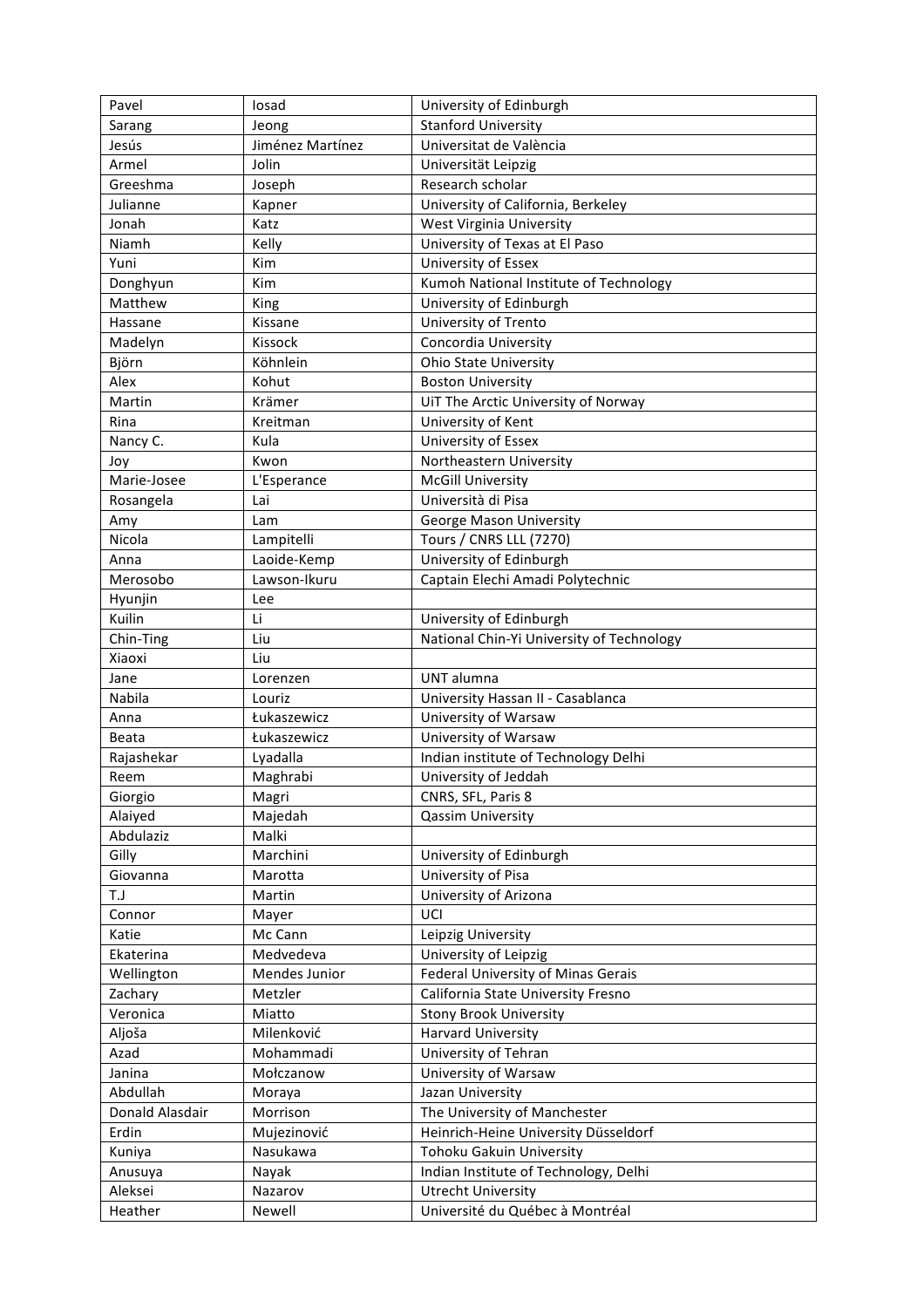| Roland         | Noske                | University of Lille                         |
|----------------|----------------------|---------------------------------------------|
| Khaled         | Oraby                | King Abdulaziz University                   |
| Péter          | Őri                  | Eötvös Loránd University                    |
| Mitsuhiko      | Ota                  | University of Edinburgh                     |
| Shu-chen       | Ou                   | National Sun Yat-sen University             |
| Maxime         | Papillon             | Concordia University                        |
| Diana          | Passino              | Université Côte d'Azur                      |
| Joe            | Pater                | University of Massachusetts Amherst         |
| Prithivi       | Pattanayak           | University of Leipzig                       |
| Thomas         | Perry                | <b>Simon Fraser University</b>              |
| Ryan           | Peters               | Michigan State University                   |
| Anna Katharina | Pilsbacher           | UIT/UNIVR                                   |
| Heglyn         | Pimenta              | Université Paris 8                          |
| Alexander      | Piperski             | Russian State University for the Humanities |
| Markus         | Pöchtrager           | University of Vienna                        |
| Krisztina      | Polgárdi             | Hungarian Research Centre for Linguistics   |
| Clàudia        | Pons-Moll            | Universitat de Barcelona                    |
| Ankita         | Prasad               | <b>IIT Delhi</b>                            |
| Timothée       | Premat               | Uni. Paris 8 & CNRS: UMR 7023 (SFL)         |
| <b>Brandon</b> | Prickett             | University of Massachusetts Amherst         |
| Rebekka        | Puderbaugh           | University of Edinburgh                     |
| Michael        | Ramsammy             | University of Edinburgh                     |
| Jon            | Rawski               | San Jose State University                   |
| Péter          | Rebrus               | Hungarian Research Centre for Linguistics   |
| Belén          | <b>Reyes Morente</b> | Universidad de Málaga                       |
| Rachid         | Ridouane             | <b>CNRS</b>                                 |
| Paolo          | Roca                 | <b>UCLA</b>                                 |
| Katherine      | Russell              | <b>UC Berkeley</b>                          |
| Michela        | Russo                | SFL Paris 8 & UJM Lyon 3                    |
| Alanood        | Saad                 | Jeddah University                           |
| Georges        | Sakr                 | The University of Edinburgh                 |
| Maelys         | Salingre             | The University of Tokyo                     |
| Alrefaei       | Salman               | Swansea University                          |
| Chelsea        | Sanker               | <b>Yale University</b>                      |
| Paroma         | Sanyal               | IIT, Delhi                                  |
| Wafa           | Saud                 | King Khalid University                      |
| Ollie          | Sayeed               | University of Pennsylvania                  |
| Lucia          | Sbacco               | <b>Newcastle University</b>                 |
| Tobias         | Scheer               | Université Côte d'Azur, CNRS                |
| James M.       | Scobbie              | <b>Queen Margaret University</b>            |
| Koen           | Sebregts             | <b>Utrecht University</b>                   |
| Ranjan         | Sen                  | University of Sheffield                     |
| Rosso Manuel   | Senesi               | University of Pisa                          |
| Yuhyeon        | Seo                  | <b>Purdue University</b>                    |
| Nate           | Shaftoe              | <b>York University</b>                      |
| Shigeko        | Shinohara            | <b>CNRS</b>                                 |
| Razieh         | Shojaei              | University of Leipzig                       |
| Jian Leat      | Siah                 | <b>UCLA</b>                                 |
| Galina         | Sim                  | Universität Leipzig                         |
| Ellen          | Simon                | <b>Ghent University</b>                     |
| Taha           | Slime                | <b>UQAM</b>                                 |
| <b>Brian</b>   | Smith                |                                             |
| Jennifer L.    | Smith                | University of North Carolina at Chapel Hill |
| Tor Håvard     | Solhaug              | UiT Arctic University of Norway             |
| Hanbyul        | Song                 | University College London                   |
| Juliet         | Stanton              | New York University                         |
| Sverre         | Stausland Johnsen    | University of Oslo                          |